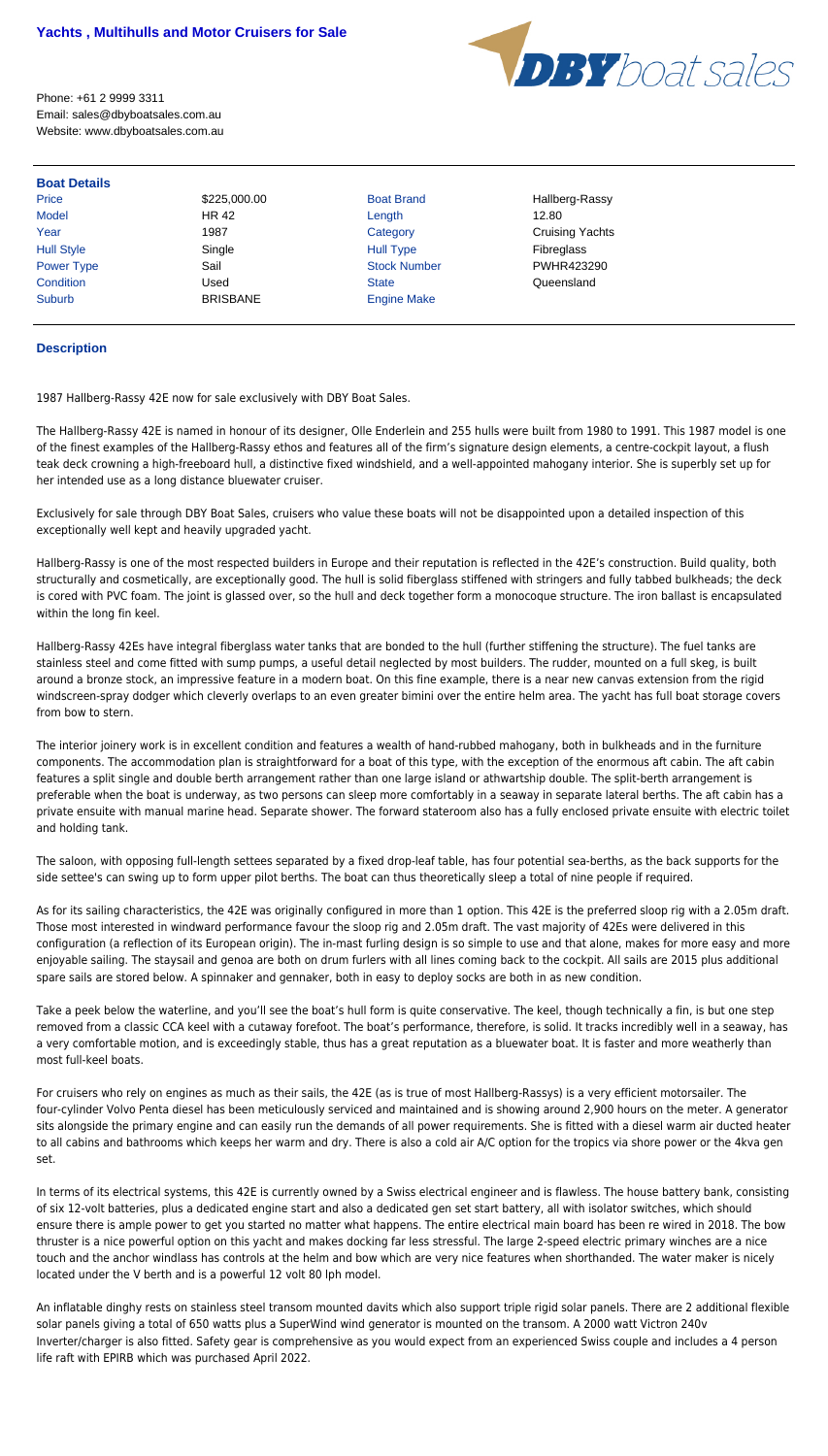Number of Batteries **8** in total, 6 house, 1 engine and 1 gen set start Fuel Type Diesel Number of Fuel Tanks 2 stainless steel [Fuel Tank Capacity \(L\)](mailto:sales@dbyboatsales.com.au) 420 Propeller 2002 12 and 2012 12:30 A blade feathering Steering System Stainless steel wheel, chain and cable to quadrant plus autopilot. Bow Thruster The Theorem 2012 1999 and 2012 1999 and 2012 1999 and 2013 1999 and 2013 1999 and 2013 Accomodation Notes **Large V** berth forward with private ensuite fully enclosed. Separate shower. 4 single b area, double and single in huge aft cabin. Saloon - 1.9m headroom. Number of Berths 9 Number of Showers 2 Shower Type hot and cold pressurised Number of Toilets 2 Toilet Type 1 electric plus 1 manual marine Air Conditioning **Cold air A/C plus diesel heating plus 12v fans throughout.** Holding Tank (L) 60 Galley Notes **Brand new gas stove and oven, L shaped galley with hot and cold pressurised water** plus Filtered water plus filter plus filters filter plus filters filter plus filters filter plus filters filter plus filters drinking water. Stove Stove Brand new 2 burner stove top and oven. Refrigeration 2001 12v deep chest style Number of Sinks 2 Entertainment and Appliances Notes Kenwood AM/FM/CD sound system with speakers. Anchor / Winch Electric winch with controls at helm and the bow. Bilge Pump 2 x auto plus 1 x manual gusher. Deck Gear **Electric 2** speed self tailing winches, dorades, prism deck lights, boat hooks, fenders, included by dock lines, 2 spinnaker poles, teak swim platform plus stainless steel swim ladder. Mast/Rigging **Aluminium mast with 2 spreaders and boom with original standing rigging, renewed** throughout. Sail Inventory **2015 in mast Elvstrom furling main, 2015 Genoa and staysail on furlers, spinnaker i**n Sail Inventory plus gennaker in sock as new, spare set of used sails. Electrics Re-wired 2018, 6 house batteries, engine crank plus gen set crank, all with isolators. 2 panel banks with separate regulators and BMS. Electronics Navigation **Radar, Icom radios with AIS, autopilot, Simrad plotter with extensive charts** Dinghy **AB Inflatable plus Yamaha 6hp 4 stroke outboard. 2 inflatable single kayaks with paddl** Dinghy Safety Gear **Comprehensive and includes April 2022 Transocean 4 person life raft in service w** extinguishers. Covers **EULL** boat cover from bow to stern, new canvas extension to rigid windscreen/dodger bimini on sturdy stainless steel framework. Hatch covers Ground Tackle 1 primary Mansom Supreme with 70 meters stainless chain plus 2 spare back up anchors. Watermaker / De-Sal 12v Aqua Tec 80 litres per hour GPS GPS Simrad GPS plotter plus separate B&G GPS and antenna Has Navigation Lights **Yes**